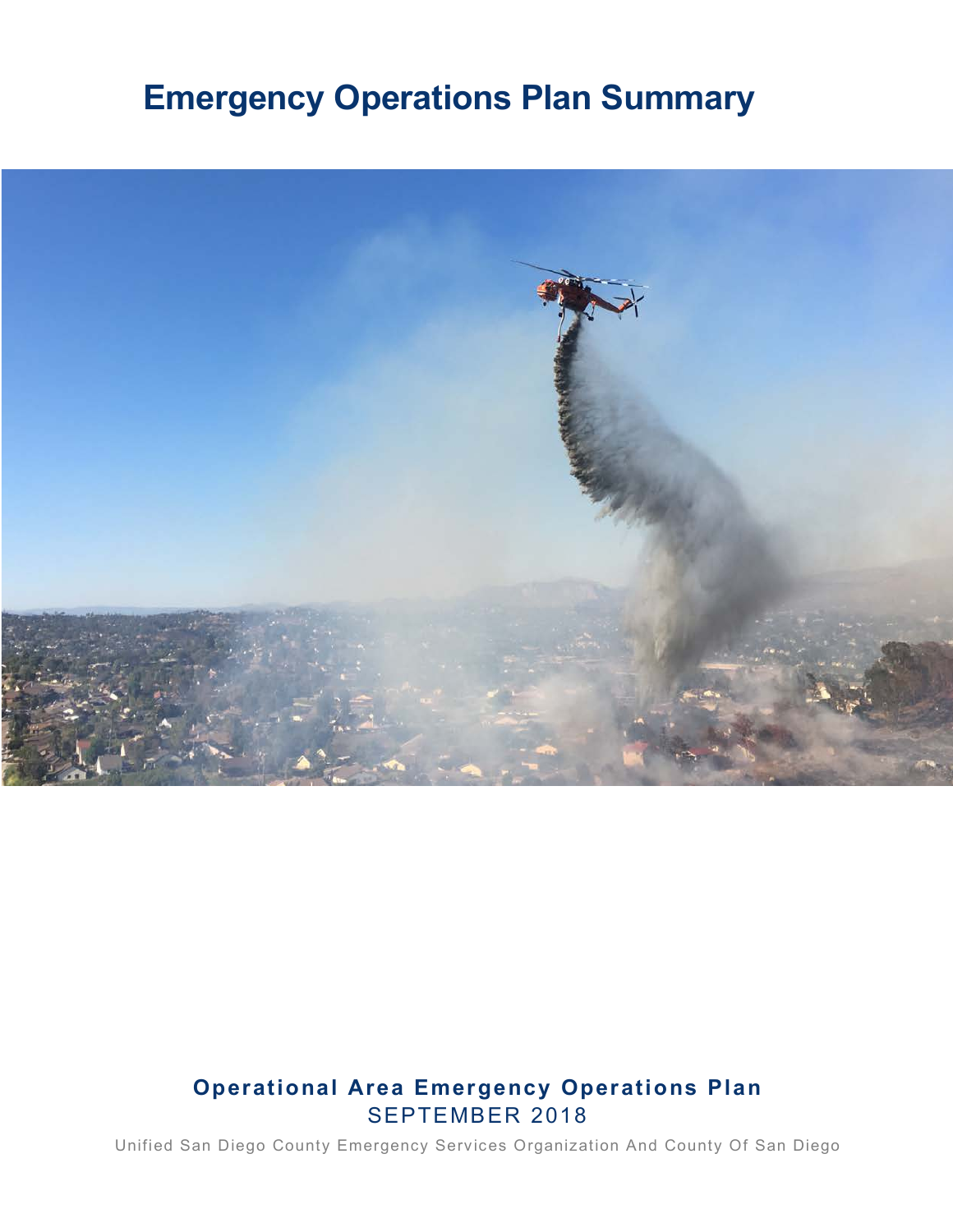#### **BACKGROUND**

The San Diego County Operational Area (OA) was formed in the 1960's to assist all of the cities and the County in developing emergency plans, exercising those plans, developing Mutual Aid capabilities between jurisdictions and, in general, establishing relationships that would improve communications between jurisdictions and agencies. The OA consists of the County and all jurisdictions within the county.

The Operational Area (OA) Emergency Operations Plan (EOP) is for use by the County and all of the cities within the county to respond to major emergencies and disasters. It describes the roles and responsibilities of all county departments (including many city departments), and the relationship between the County and its departments and the jurisdictions within the county.

The Cities are encouraged to adopt the OA EOP as their own, with modifications as appropriate for their city. The Plan is updated every four years, or as necessary, by the Office of Emergency Services (OES) and the Unified Disaster Council (UDC) of the Unified San Diego County Emergency Services Organization.

Since 1965 San Diego County has had 44 federal disaster declarations, half of them attributed to fires.

#### **THE BASIC PLAN**

The Basic Plan portion of the OA EOP contains information on the OA and lists all of the hazards that our county is susceptible to. Those hazards include but are not limited to:

- Earthquake
- Flooding
- Drought
- Dam Failure
- Nuclear-related incidents
- Water, Gas or Energy Shortage
- Terrorism
- Tsunami
- Wildland Fire
- Urban Fire
- Transportation Accidents
- Hazardous materials incidents
- Landslides

The County of San Diego and the cities within the county have continued to coordinate emergency management services and disaster response activities. The cities within the County are dues paying members of the Unified San Diego County Emergency Services Organization.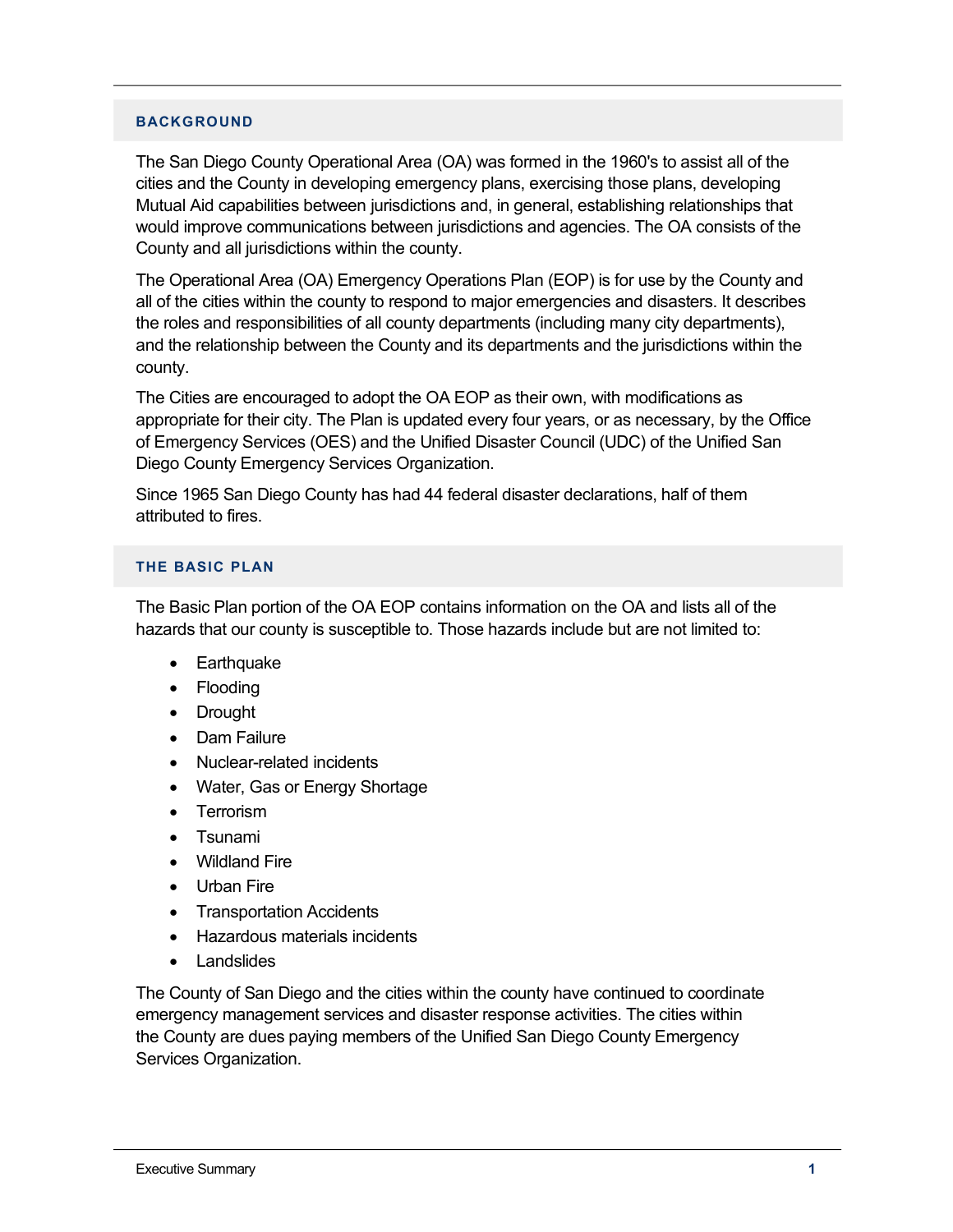## **OVERVIEW**

The OA consists of 19 jurisdictions that range in population from several thousand to over 1,000,000, with a total estimated population over 3.3 million. To foster a regional approach, the cities and County joined together in 1961 to form an OA and entered into a Joint Powers Authority (JPA). The JPA establishes procedures and protocols for assisting one another in the event of a disaster or major emergency exceeding the capabilities of any single jurisdiction.

An OA is defined as a County and each of its political jurisdictions, including special districts. The UDC is the policy making body for the Unified Organization, and OES is staff to the UDC.

The OA EOP was developed in accordance with the State mandated Standardized Emergency Management System (SEMS) and the Federal mandated National Incident Management System (NIMS). SEMS and NIMS are based on the Incident Command System and the Multiple Agency Coordination System, both of which have been used by first responders and emergency managers for years.

The OA EOP is designed to be used by individual jurisdictions within the OA for the development of their own emergency plans. In some cases, with minor modifications as appropriate, the OA EOP can be used as the basis for city plans.

#### **PURPOSE**

The OA EOP describes a comprehensive emergency management system which provides for a planned response to disaster situations associated with natural disasters, technological incidents, terrorism and nuclear-related incidents. It delineates operational concepts relating to various emergency situations, identifies components of the Emergency Management Organization, and describes the overall responsibilities for protecting life and property and assuring the overall wellbeing of the population. The plan also identifies the sources of outside support which might be provided (through mutual aid and specific statutory authorities) by other jurisdictions, state and federal agencies and the private sector.

The plan cites authorities and references to support the plan and has five objectives:

- 1. To provide a system for the effective management of emergency situations.
- 2. To identify lines of authority and relationships.
- 3. To assign tasks and responsibilities.
- 4. To ensure adequate maintenance of facilities, services and resources.
- 5. To provide a framework for adequate resources for recovery operations.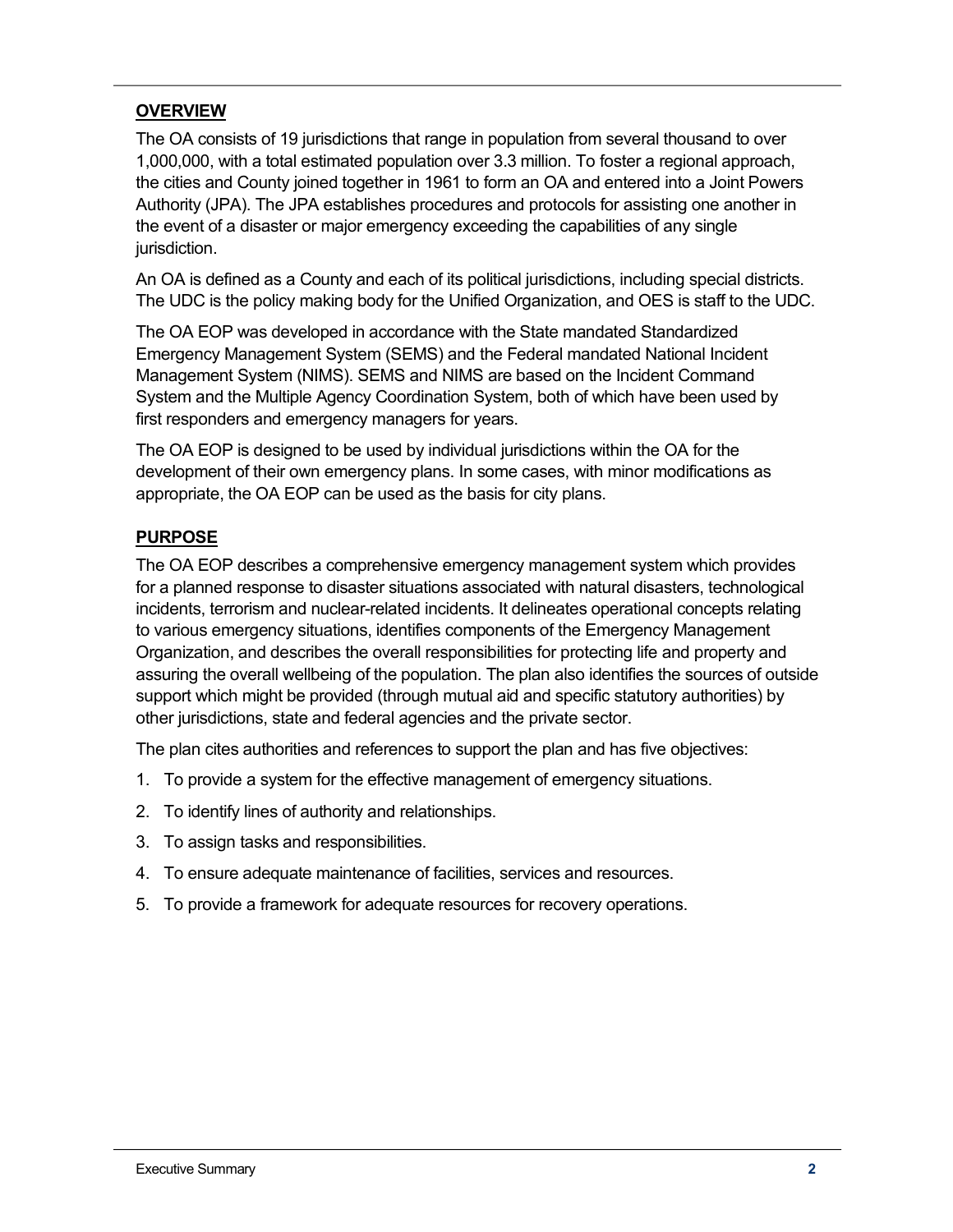#### **THE ANNEXES**

The Plan is complete with 16 functional annexes. These annexes are:

- ANNEX A EMERGENCY MANAGEMENT
- ANNEX B FIRE AND RESCUE MUTUAL AID OPERATIONS
- ANNEX C LAW ENFORCEMENT MUTUAL AID OPERATIONS
- ANNEX D MASS-CASUALTY OPERATIONS
- ANNEX E PUBLIC HEALTH OPERATIONS
- ANNEX F DEPARTMENT OF THE CHIEF MEDICAL EXAMINER OPERATIONS
- ANNEX G CARE AND SHELTER OPERATIONS
- ANNEX H ENVIRONMENTAL HEALTH OPERATIONS
- ANNEX I COMMUNICATIONS AND WARNING SYSTEMS
- ANNEX J CONSTRUCTION AND ENGINEERING OPERATIONS
- ANNEX K LOGISTICS
- ANNEX L EMERGENCY PUBLIC INFORMATION
- ANNEX M BEHAVIORAL HEALTH OPERATIONS
- ANNEX N (NOT ASSIGNED)
- ANNEX O ANIMAL SERVICES
- ANNEX P TERRORISM
- ANNEX Q EVACUATION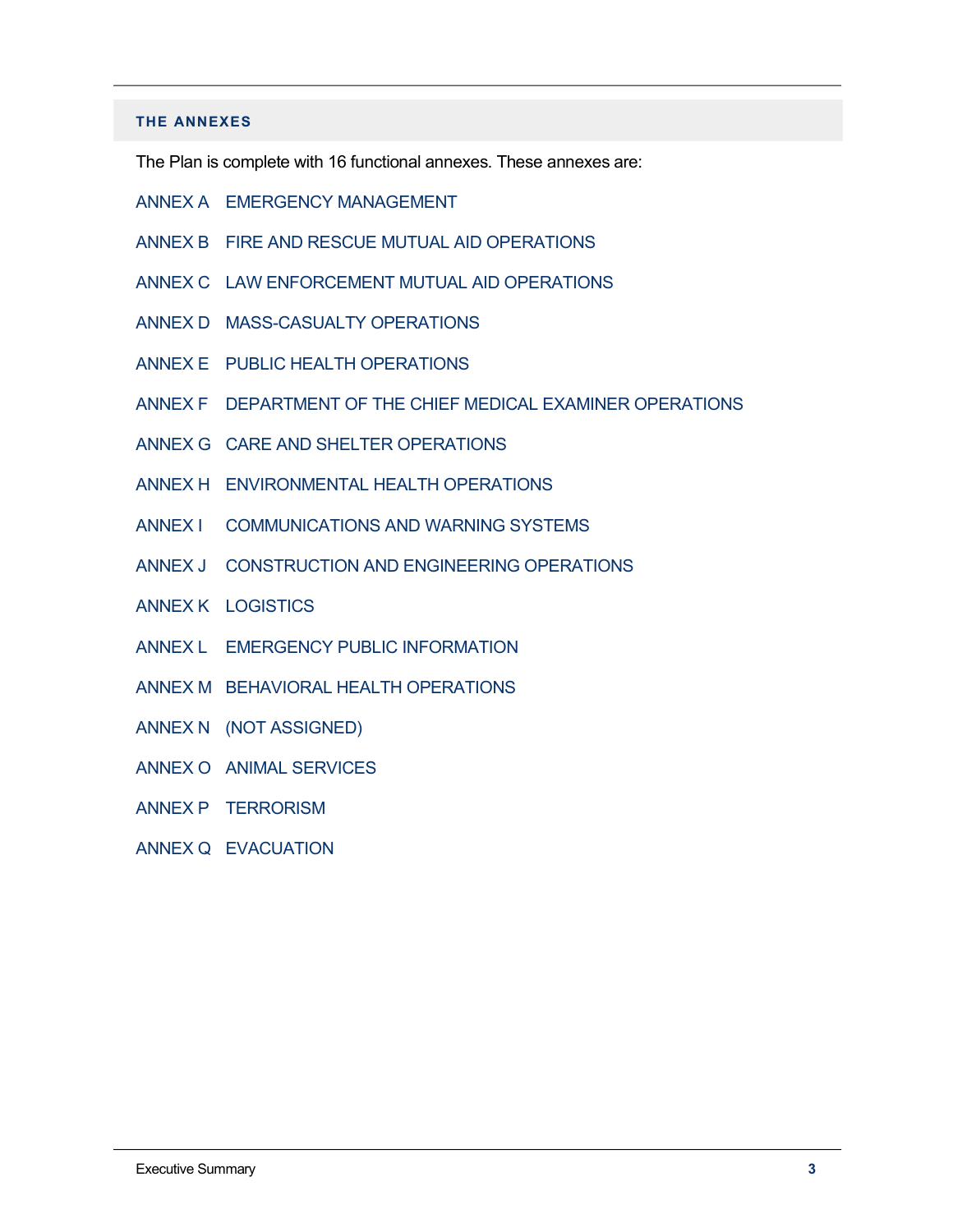## **ANNEX A – EMERGENCY MANAGEMENT**



The Emergency Management Annex describes the OA Emergency Operations Center (EOC) and the positions and activities within the OA EOC. It states that if a disaster occurs in the unincorporated area of the county, the County of San Diego Chief Administrative Officer (CAO) will **direct the emergency** as the Director of Emergency Services. If the disaster or emergency occurs in more than one jurisdiction, the CAO will serve as the Coordinator of Emergency Services

and will **coordinate resources**. The coordination or direction will be carried out at the Operational Area EOC.

The EOC is divided into six sections:

- 1. Policy
- 2. Operations
- 3. Planning
- 4. Information/Intelligence
- 5. Logistics
- 6. Finance/Administration

Under NIMS, the sections are designed to be flexible and scalable for any incident, and the OA EOC has been modified to suit the needs of the OA. The OA EOC closely mirrors the Incident Command System with minor modifications as necessary. Communications between the field, the OA EOC, and jurisdictional EOCs occurs bilaterally and vertically between established reporting structures and levels of government.

Annex A also outlines the priorities for emergency management and describes how the OA EOC supports the OA response, including the information sharing process which is critical to effective incident management.

Annex A also discusses local Proclamations of Emergency and contains sample proclamations of emergency for both cities and the County.

#### **ANNEX B – FIRE AND RESCUE MUTUAL AID OPERATIONS**



Annex B is devoted to Fire and Rescue Operations. Most fires can be handled by the first responding agency and there are a number of mutual aid agreements, both written and unwritten between fire agencies. Some of the agreements even call for Automatic Aid, meaning that when a first alarm is given, a neighboring fire agency is sent at the same time or instead of the primary agency.

Any fire agency can request assistance from other fire

agencies throughout the county simply by requesting those assets through the Zone Coordinator to the OA Fire and Rescue Coordinator. The Zone Coordinator will work with the OA Fire and Rescue Coordinator to request needed resources and prepared to receive and utilize the mutual aid provided.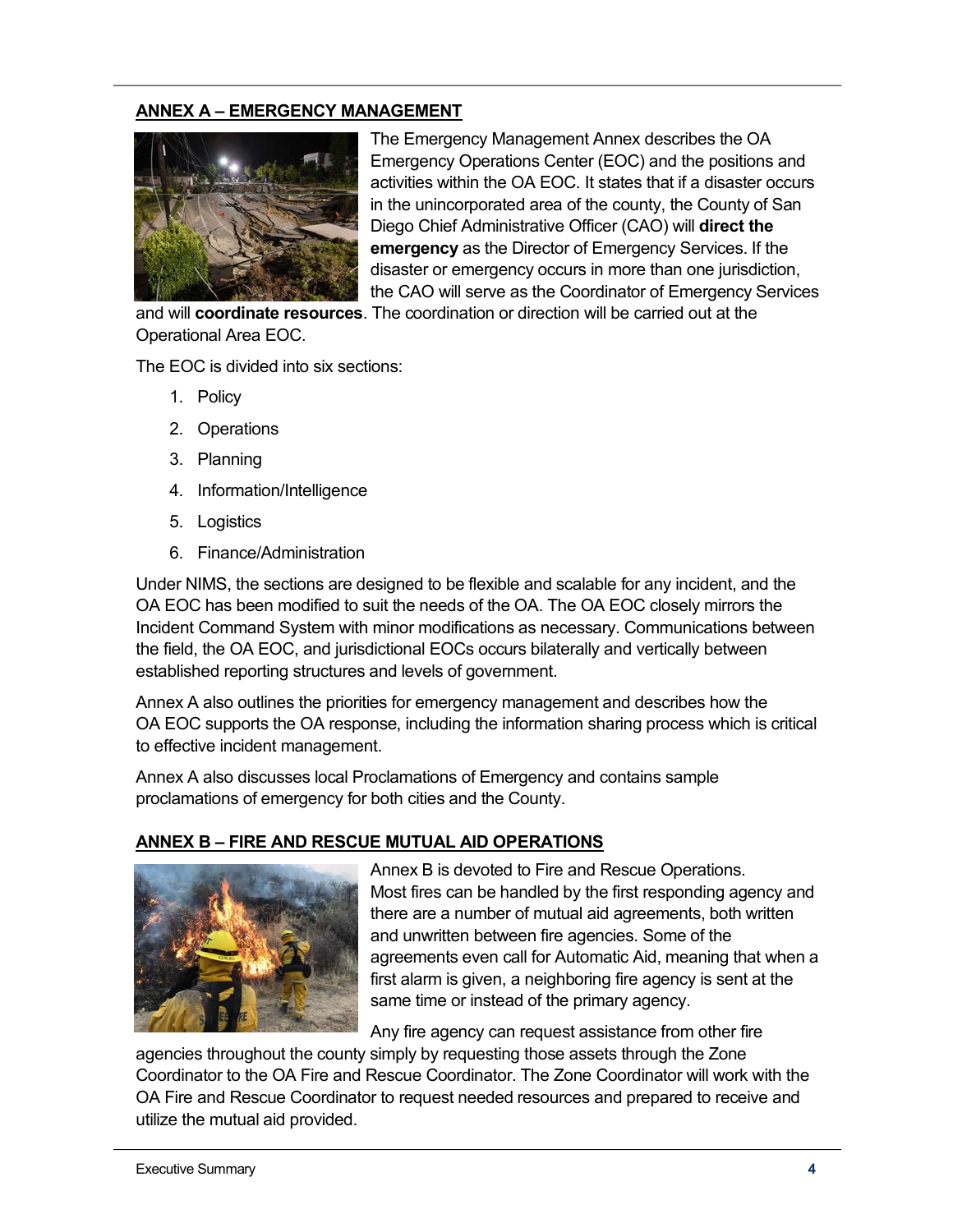The OA Fire and Rescue Coordinator is responsible for coordination of all fire and rescue resources within the OA on major mutual aid operations and evaluates requests for assistance from local agencies and determines the resources from the OA which provide the timeliest assistance and initiates appropriate aid. Not only can the OA Fire and Rescue Coordinator request strike teams and other resources from fire agencies within the OA, but can make requests for resources from fire agencies throughout the State of California.

## **ANNEX C – LAW ENFORCEMENT MUTUAL AID OPERATIONS**



The Law Enforcement Mutual Aid Operations Annex addresses the many different local, state, federal and tribal law enforcement entities that work together to provide security to the region during normal operations as well as during times of disaster. The annex also addresses the mechanism for coordinating these agencies into a collaborative response when law enforcement mutual aid is required in the OA. It also describes the use of military forces for mutual aid.

Requesting and activating law enforcement mutual aid is the responsibility of the San Diego County Sheriff's Department as the OA Law Enforcement Mutual Aid Coordinator. The Sheriff serves as the OA Law Enforcement Coordinator, and if the Sheriff determines there are insufficient resources within the OA, he/she will contact the Regional Law Enforcement Mutual Aid Coordinator (Region VI).

The Sheriff is the director of law enforcement activities for the unincorporated areas of San Diego County, and those cities that have contracted with the Sheriff for law enforcement. He/she is the Mutual Aid Coordinator for law enforcement resources in the incorporated cities.

When mutual aid is activated, supporting agencies will respond to a central law enforcement staging area for assignment. In general, law enforcement will assist with such activities as law enforcement, evacuations, traffic control/direction, scene security, search and rescue operations (if appropriately trained) and a variety of activities that fall within the purview of a law enforcement officer.

#### **ANNEX D – MASS-CASUALTY OPERATIONS**



Annex D is the annex that is exercised and used most often. It is routinely used in traffic accidents with more than five injuries and is used in exercises throughout the year by all of the hospitals to meet accreditation requirements. County Health and Human Services Agency (HHSA), Emergency Medical Services (EMS), and the Public Health Preparedness and Response Branch are responsible for the update and revisions to Annex D.

Annex D identifies the system of Base Hospitals, trauma facilities and satellite hospitals in the OA. It also defines the role of paramedics, emergency medical technicians, hospital personnel, law enforcement, fire and hazardous materials specialists, among others during mass casualty incidents. It defines communications links between the field, the hospitals, and the EMS/PH Departmental Operations Center (DOC) [MOC]. It also describes the National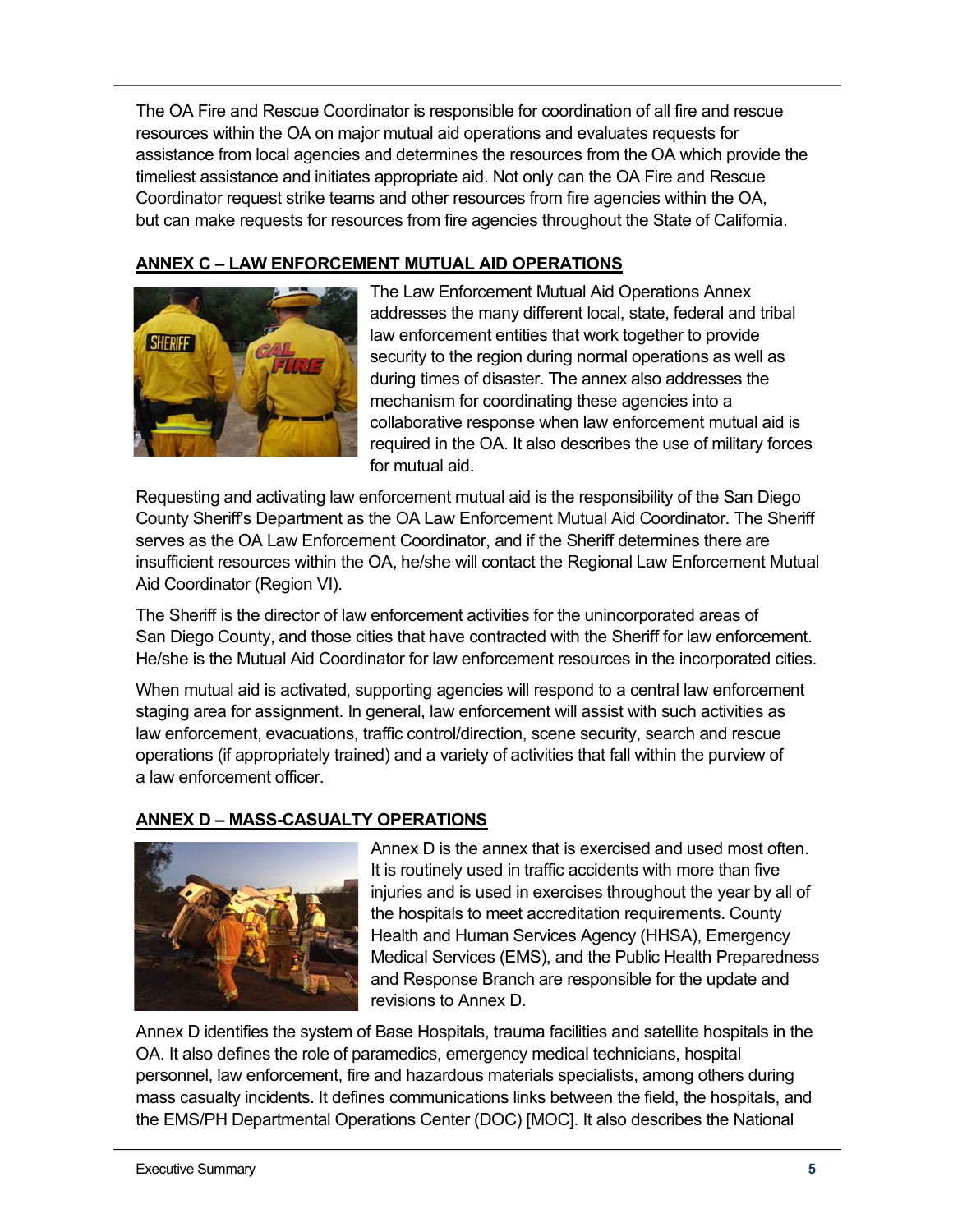Disaster Medical System (NDMS) which can be activated in the event of a major emergency where the number of injured exceeds local capabilities.

#### **ANNEX E – PUBLIC HEALTH OPERATIONS**



The Public Health Operations Annex describes the basic concepts, policies and procedures for providing public health services in the event of any emergency or disaster. Organizationally, public health services are provided under the coordination of the Health and Human Services Agency (HHSA), Public Health Services (PHS). This annex serves as the unifying public health document for the San Diego County Operational Area (OA).

Annex E describes how HHSA and the Land Use Environmental Group (LUEG) are responsible for health, medical and environmental mitigation of impact or potential impact resulting from a Public Health emergency or disaster.

The primary missions of Public Health Operations include preventative health measures and communicable disease control. These activities align with the operations listed under the State of California Emergency Support Function (ESF) - 8 and Federal Emergency Support Function (ESF) - 8 in response to a public health and/or medical disaster, or potential incident requiring a communication and coordination with State and Federal response agencies.

## **ANNEX F – DEPARTMENT OF THE CHIEF MEDICAL EXAMINER OPERATIONS**



Annex F defines the actions, roles, and expectations necessary to provide a coordinated response to incidents resulting in mass fatalities in San Diego County.

This annex defines the role of the Department of the Chief Medical Examiner during and following a disaster, and discusses statewide Mutual Aid. The San Diego County Department of the Chief Medical Examiner is the agency responsible for investigating deaths primarily resulting from

sudden and unexpected causes, and certifying the cause and manner of such deaths, in accordance with California Government Code Section 27491, and Health and Safety Code Section 102850. With that responsibility, the Medical Examiner also has a role in identifying victims of mass fatality incidences, and in storage of human remains until final disposition can be made.

When activated, the Medical Examiner will modify daily operations to meet the requirements of the emergency: temporarily expand the capacity to store human remains, property and evidence, and to temporarily expand communication capabilities, especially concerning communicating with the next-of-kin of victims. The Medical Examiner will maintain usual operations, expanding in the necessary areas, with assistance from outside agencies, including use of the California Coroner's Mutual Aid Agreement and the US Department of Health and Human Services' Disaster Mortuary Operations Response Teams (DMORT).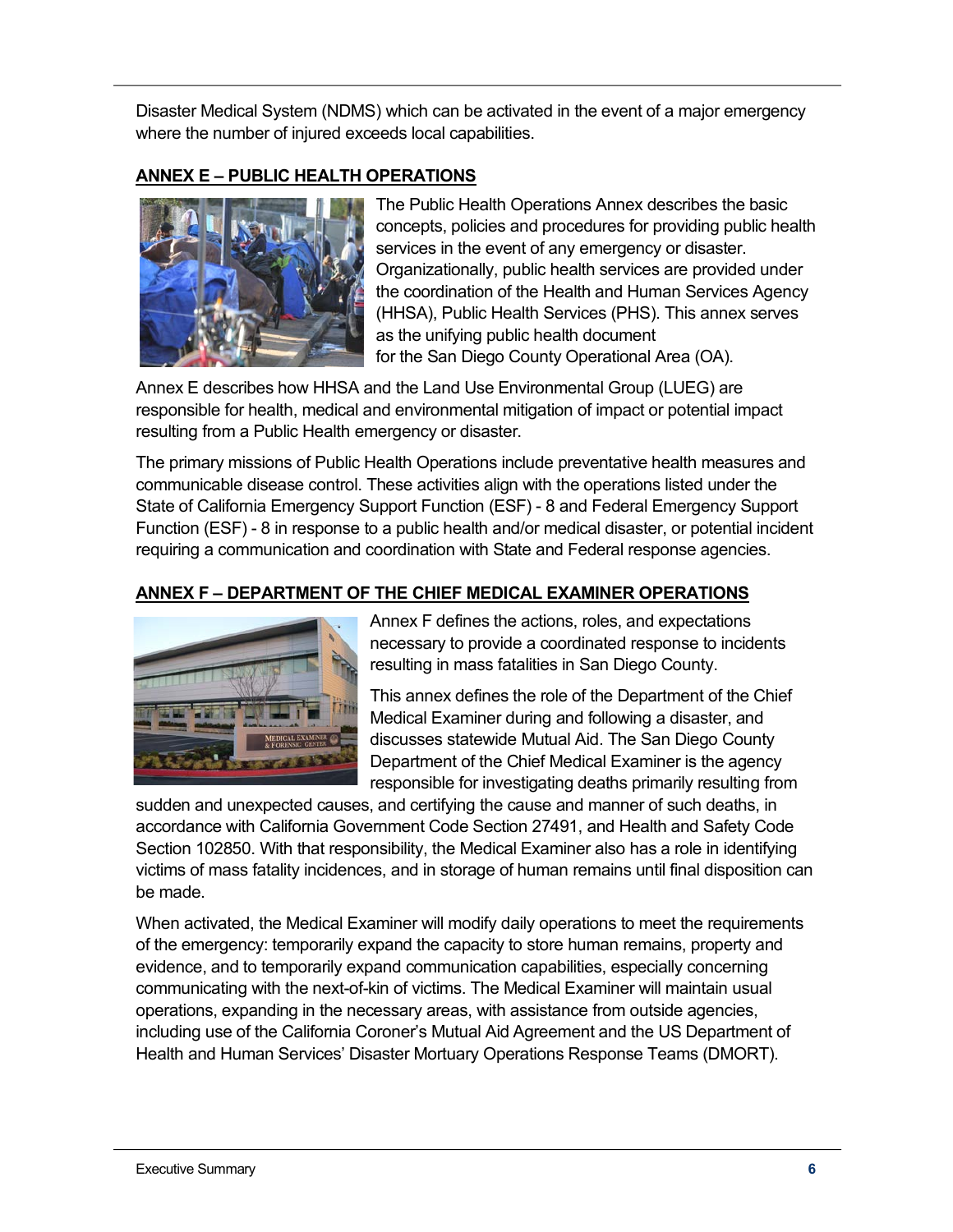#### **ANNEX G – CARE AND SHELTER OPERATIONS**



Annex G defines the collective and individual responsibilities of County and/or City governments and non-governmental agencies responding to or acting in support of mass care and shelter operations.

County HHSA, in coordination with the American Red Cross (ARC), is the lead agency for coordinating care and shelter; however, in San Diego County, mass care services may be provided by a combination of any one

of the following agencies: ARC, County of San Diego, local governments and/or faith-based organizations.

This annex describes the roles and responsibilities of each agency/organization identified as having a role in mass care and shelter, and describe the response relationships between each agency/organization. This annex addresses the various populations who may need mass care and sheltering assistance and identifies how these individuals will be provided for.

#### **ANNEX H – ENVIRONMENTAL HEALTH OPERATIONS**



Annex H provides for a coordinated Environmental Health response to actual or potential public and environmental health problems associated with disasters.

Environmental Health Operations include appropriate actions to prepare for, respond to, and recover from a threat to public health, welfare, or the environment caused by actual or potential natural disasters and/or acts of terrorism. Appropriate general actions include, but are not limited to:

actions to prevent, minimize, or mitigate a hazardous materials release; efforts to ensure food, pool, and housing safety to the community; develop methods and procedures to prevent vector borne disease transmission; to ensure a safe and sanitary potable water supply; and to determine actions to contain and prevent contamination to the groundwater of waste water releases.

This annex describes the roles and responsibilities of the Department of Environmental Health and its subdivisions, and support of State and Federal agencies.

#### **ANNEX I – COMMUNICATIONS AND WARNING SYSTEMS**



communications capabilities.

This annex addresses communications and Alert and Warning systems that are currently utilized in the Operational Area. The OA has 19 jurisdictions (18 incorporated cities and one unincorporated area), numerous special districts and many military facilities which support a number of communications systems. In addition to common carrier communications (wired and cellular) networks, the OA has developed robust interagency and interoperable wireless voice and data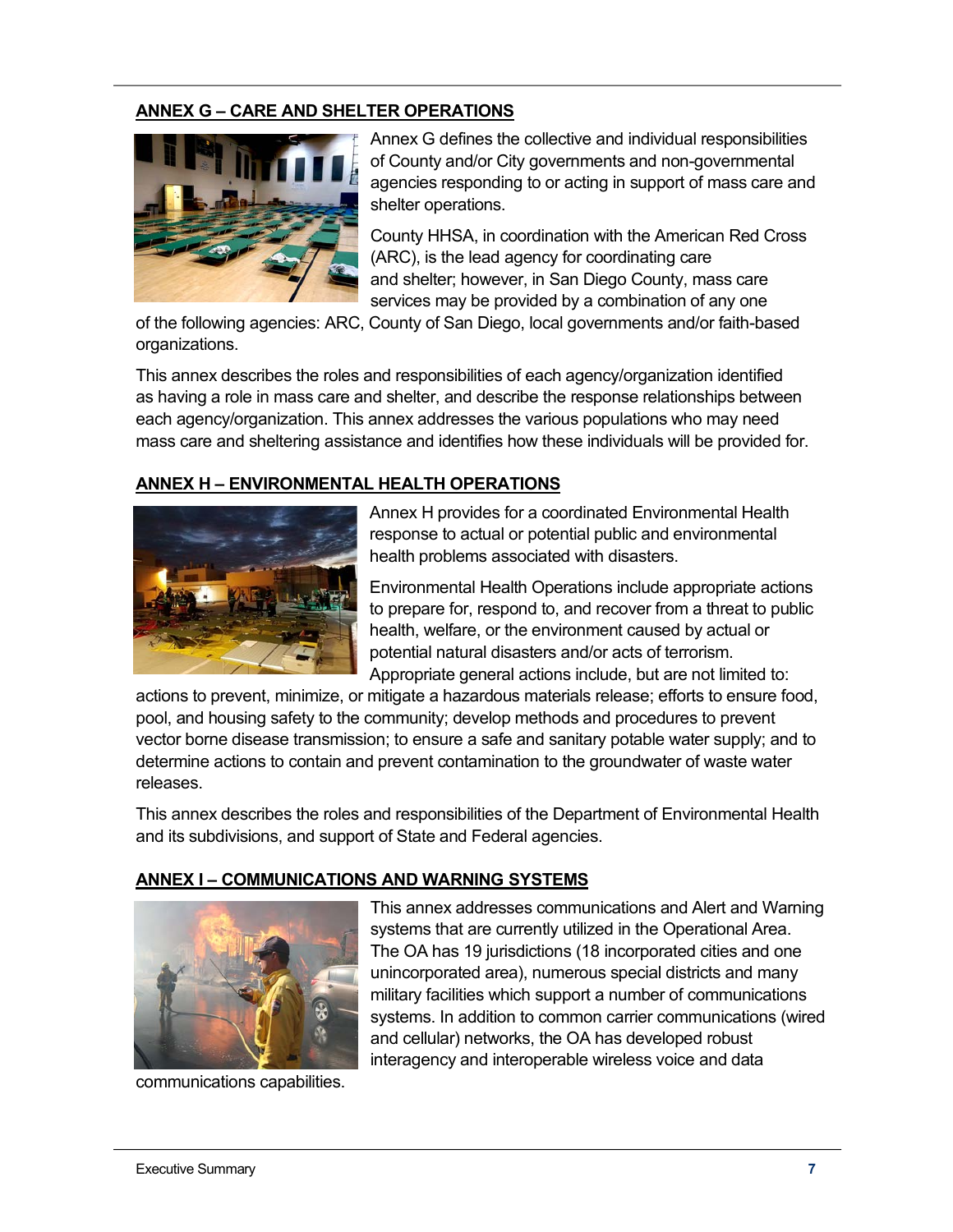The County of San Diego and most of the jurisdictions within the OA participate in the Regional Communications System (RCS). This 800 MHz public safety trunked radio network provides voice communications coverage over the entire OA. The RCS network provides access to conventional mutual aid / interoperability frequencies that can be used to communicate with non-member agencies when there is a need to coordinate information and/or operations.

This annex also addresses the role of the Sheriff's Department Communications Division Services division in providing communications support and services to the OA EOC.

## **ANNEX J – CONSTRUCTION AND ENGINEERING OPERATIONS**



This annex defines the role of public works departments at the County and city levels. This annex is structured to provide public works and engineering-related support for the changing requirements of incident management to include preparedness, response, recovery, and mitigation actions.

Activities within the scope of this function include conducting post-incident assessments of public works and infrastructure; executing emergency contract support for life-saving and life-

sustaining services; providing technical assistance to include engineering expertise, construction management, and contracting and real estate services; and providing emergency repair of damaged public infrastructure and critical facilities.

This annex also describes the general guidelines for other key external support agencies when responding to various emergencies outside of the direct control of the County.

#### **ANNEX K – LOGISTICS**



Annex K describes the functions carried out within the Logistics Section of the OA EOC, including the requesting and procurement of resources, and donations management as well as the roles and responsibilities of Logistics Section personnel.

Additionally, this annex addresses internal and external coordination of resource support, and logistical mutual aid from State and Federal partners.

#### **ANNEX L – EMERGENCY PUBLIC INFORMATION**



Annex L describes the method for providing the most efficient, accurate, and complete dissemination of public information. It describes the role of the Operational Area Media Team as the lead for conducting public information operations from the OA EOC.

This annex also addresses the OA need for coordinated information among all jurisdictions, agencies, and organizations.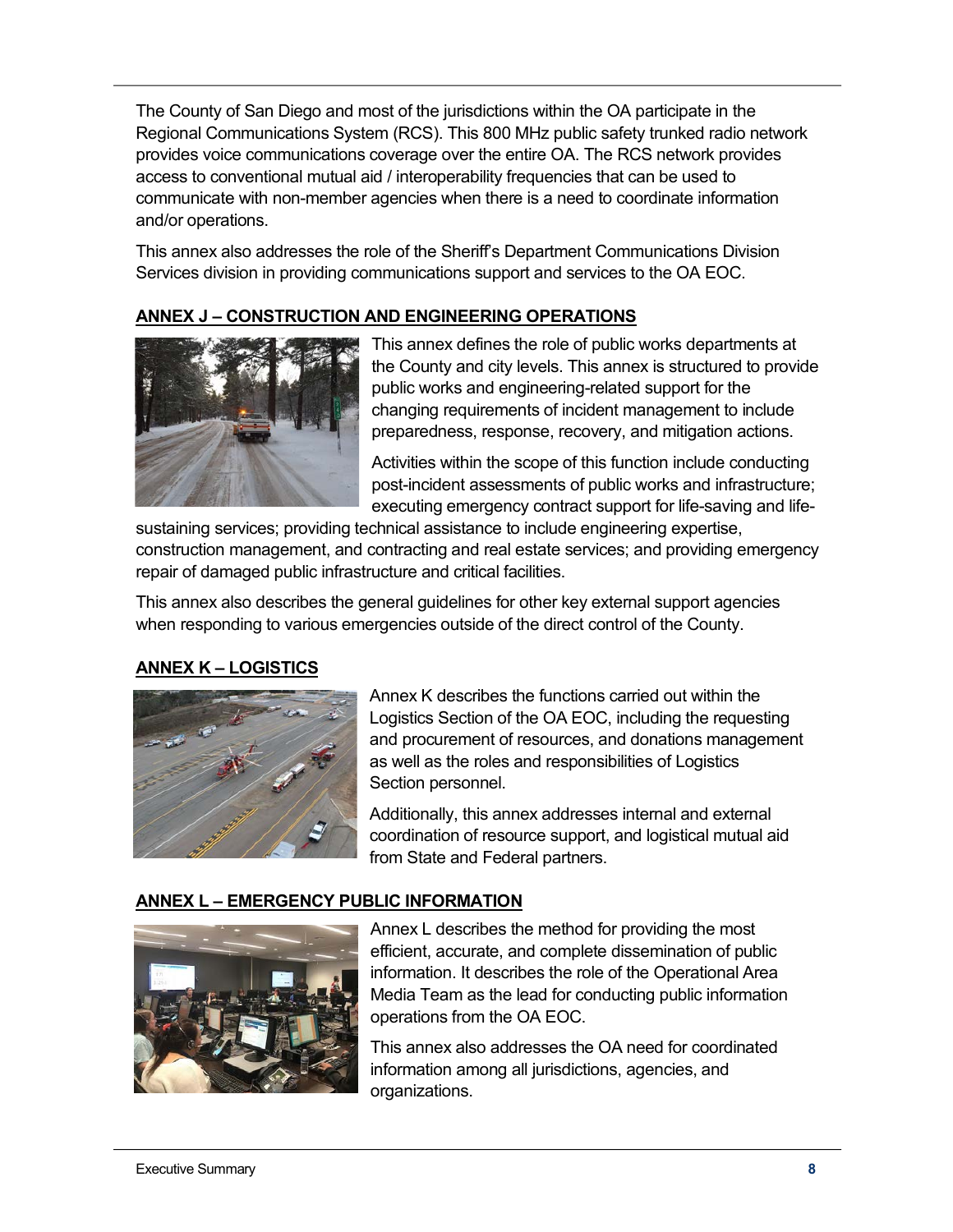This annex describes the roles and responsibilities of the members of the Operational Area Media Team, their role in the OA Joint Information Center (JIC), and the communications tools available to public information officers.

## **ANNEX M – BEHAVIORAL HEALTH OPERATIONS**



This annex describes the role of the Behavioral Health Division of HHSA during emergencies. Behavioral Health Services (BHS) are provided to mitigate the effects of acute and longer-term threats to the mental health of the population and to maintain the mental health and safety of responders. Services may include crisis counseling, psychological first aid, and other services to relieve mental health and/or substance abuse problems caused or

aggravated by a disaster or its aftermath.

This annex addresses the roles and responsibilities of County Behavioral Health personnel in the field and at the OA EOC. BHS personnel provide support and assistance to both disaster workers and people in shelters.

## **ANNEX N**

Annex N is not assigned at this time.

#### **ANNEX O – ANIMAL SERVICES**



This annex describes the emergency operations role of the County of San Diego Department of Animal Services (DAS) and the other animal control and animal care agencies in the OA. The Animal Control Mutual Aid Agreement, among and between the County of San Diego and the Cities in the county, provides for an Operational Area-wide animal control program.

This annex provides for the management and coordination of

animal control activities, including but not limited to the planning, evacuation, sheltering and reunification of animals and owners in San Diego County during any natural and/or man-made disaster.

#### **ANNEX P – TERRORISM**



This annex provides a summary of the Terrorist Incident Emergency Response Protocol. This protocol defines the framework for developing and sustaining a comprehensive and integrated approach addressing terrorism in the OA. It is a blueprint for the development of OA efforts for responding to and combating terrorism, with special emphasis on terrorist acts employing weapons of mass destruction (WMD) such as nuclear, biological or chemical

(NBC) terrorism in addition to conventional weapons (explosives), as well as complex coordinated attacks.